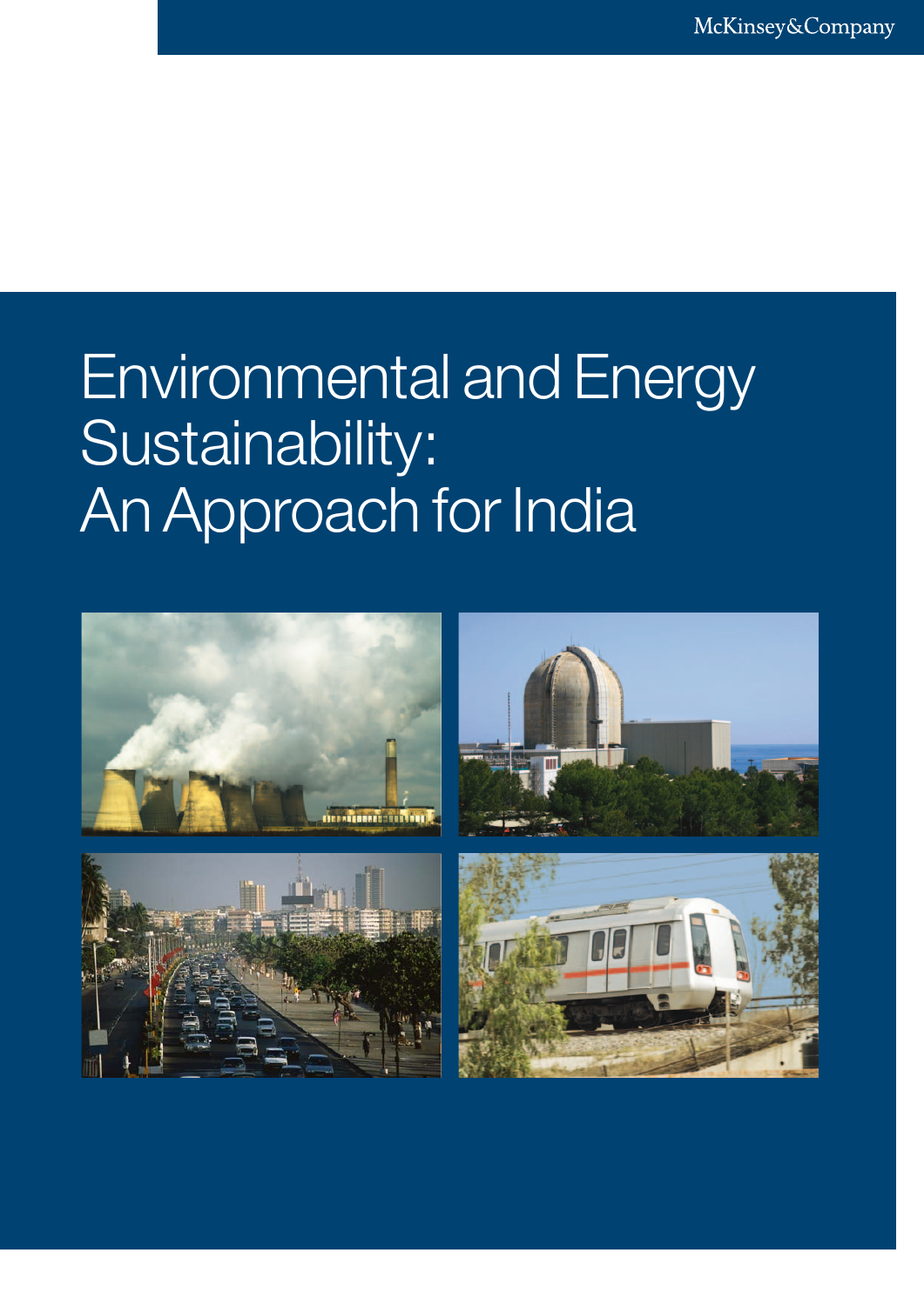Environmental and Energy Sustainability: An Approach for India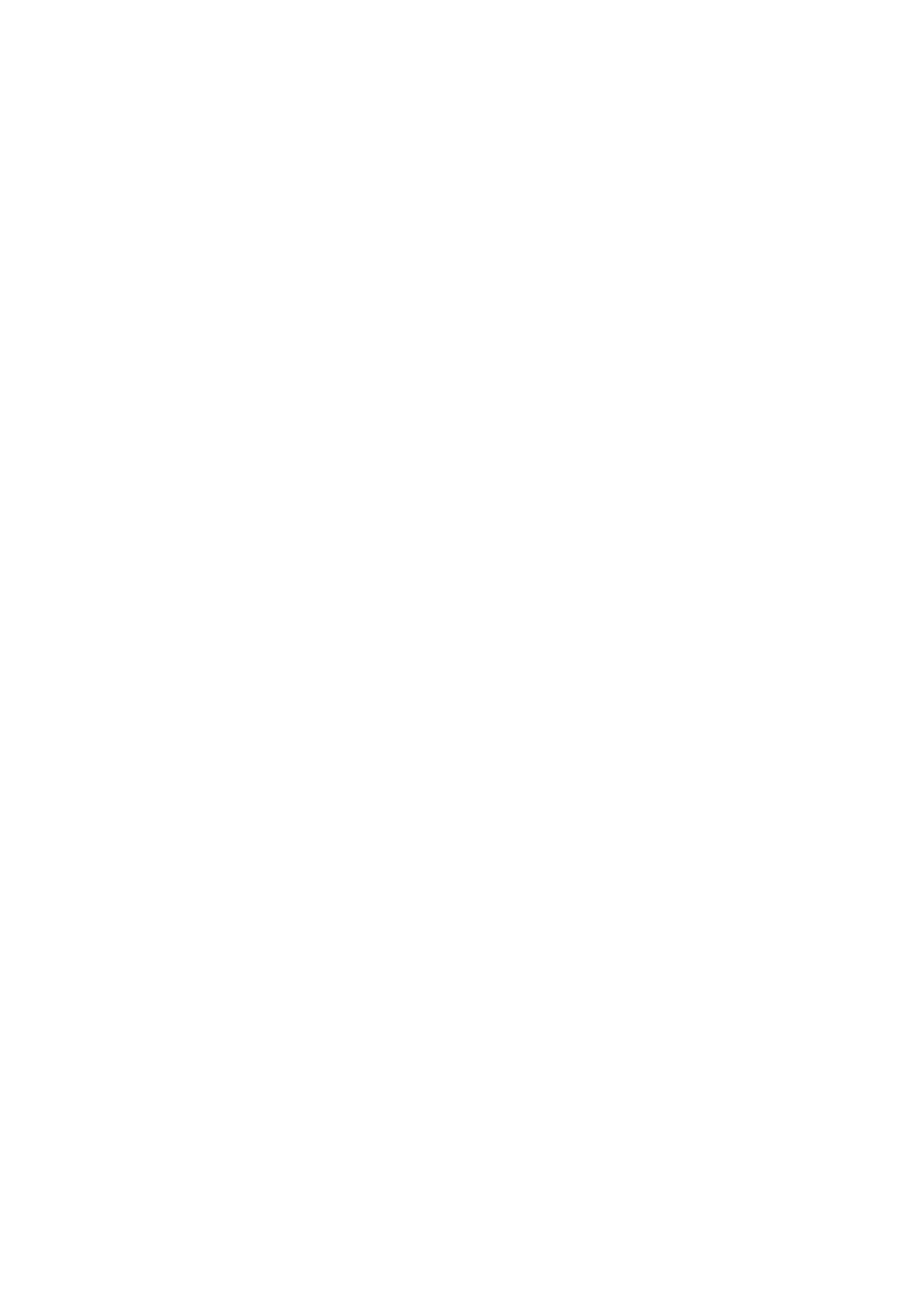# Executive Summary

As India continues to develop, it has choices on how to accomplish its twin objectives of sustainable development and inclusive growth. India could choose to increase its focus on clean and efficient technologies and practices to meet these objectives.

By 2030, India is likely to have a GDP of USD 4 trillion and a population of 1.5 billion. This will swell demand for critical resources such as coal and oil with a parallel increase in greenhouse gas (GHG) emissions. Considering that 80 per cent of the India of 2030 is yet to be built, the country may have a unique opportunity to pursue development while managing emissions growth, enhancing its energy security and creating a few world scale clean-technology industries. This would require that India leapfrog inefficient technologies, assets and practices and deploy ones that are more efficient and less emission-intensive. To achieve all this will be challenging, including funding an incremental investment amounting to 1.8 to 2.3 per cent of GDP between 2010 and 2030.

This report presents five key conclusions:

- 1. GHG emissions would increase from roughly 1.6 billion tonnes carbon dioxide equivalent (CO<sub>2</sub>e)<sup>1</sup> in 2005 to 5.0 billion to 6.5 billion tonnes CO<sub>2</sub>e<sup>2</sup> in 2030 in our "reference case". This is an estimate of India's emissions by 2030, based on demand growth in key sectors such as power, industry and transportation, at a GDP growth rate of 6 to 9 per cent, reasonable assumptions about improvements in energy efficiency and the provision of clean power, and the assumption that all energy demand will be met.
- 2. India could make a step-change in its efforts to lower emissions by 30 to 50 per cent to approximately 2.8 billion to 3.6 $^{\rm 3}$  billion tonnes CO $_{\rm 2}$ e a year by 2030, in our "abatement case". This represents the feasible technical potential for further reducing energy consumption in five sectors of the economy. In this scenario, energy consumption could be reduced by 22 per cent, from 1.8 billion tonnes of oil equivalent (btoe) in the reference case to 1.4 btoe in 2030.
- 3. Maximising India's energy and carbon productivity in this way would have several benefits for India's society and economy. Implemented well, these opportunities could increase India's energy security through a reduction of over 100 million tonnes in metallurgical coal imports<sup>4</sup> and around 60 million tonnes of oil imports, a 20 per cent reduction in power capacity and about a 45 per cent reduction in coal use, over the amounts that would be needed in the reference case. Realising the abatement case could also spur innovation, increase environmental sustainability and open up new business opportunities.

<sup>1</sup> CO<sub>2</sub>e stands for "carbon dioxide equivalent" and is a standardised measure of greenhouse gases. Emissions are measured in metric tonnes of CO<sub>2</sub>e per year, i.e., millions of tonnes (megatonnes) or billions of tonnes (gigatonnes). Greenhouse gases include carbon dioxide (CO<sub>2</sub>), methane (CH<sub>4</sub>) and nitrous oxide  $(N_{2}O)$  emissions from human activity, in our estimates.

<sup>2</sup> Range due to assumption of 6 to 9 per cent GDP growth.

<sup>3</sup> At an annual GDP growth rate of 7.5 per cent; range is due to the uncertainty about measures implemented.

Quantity is in terms of Indian coal equivalent, representing Indian coal with a gross calorific value of 4,500 kilocalories per kg, 30 per cent ash and 7 per cent moisture.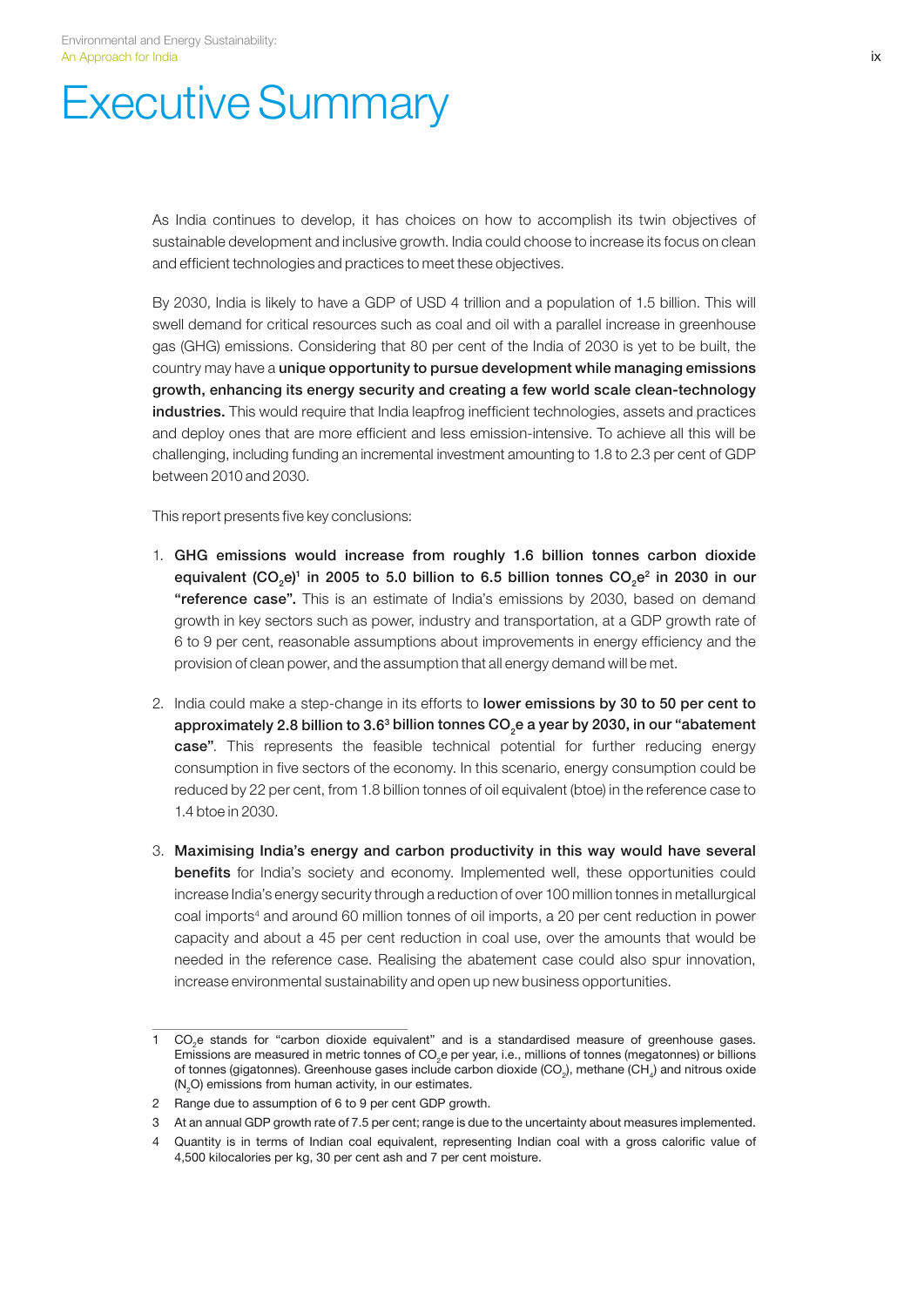- 4. Making this step-change will present many challenges. A large amount of incremental investment will be needed in sectors such as road transport, power, and buildings and appliances. Our analysis suggests that incremental capital<sup>5</sup> of about EUR 600 billion to EUR 750 billion would be needed between 2010 and 2030, even after accounting for steep declines in the cost of emerging technologies such as solar power. Over 60 per cent of the additional abatement opportunities impose a net economic cost, and would require an annual funding of EUR 18 billion, on average<sup>6</sup>, between 2010 and 2030. The challenge is heightened by the need to fund abatement actions while meeting India's aspirations of high growth and inclusive development. Equally substantial challenges include supply and skill concerns, technology uncertainty, market failures and the need for regulation to stimulate change. As a result, only 10 per cent of the total opportunity in the abatement case is readily achievable.
- 5. India could consider adopting a 10-point agenda for carbon- and energy-efficient growth while also containing emissions. This would entail accelerating and expanding existing programmes to increase energy efficiency, developing clean sources of power generation, building a more responsive power sector, creating energy-efficient infrastructure (e.g., green cities, logistics networks), and making improvements in agriculture and forestry. Many of the actions described could be started (and some completed) within about 18 months. Additionally, state and local governments could develop and begin executing their own "carbon-efficient" growth plans.

| <b>Key figures</b>           |                                            |         |                                  |                         |
|------------------------------|--------------------------------------------|---------|----------------------------------|-------------------------|
| Factor                       | <b>Unit</b>                                | 2005    | 2030<br>Reference                | 2030<br>Abatement       |
|                              |                                            |         | case                             | case                    |
| GDP growth                   | Per cent                                   |         | $7.5^{7}$                        | 7.5                     |
| Population                   | <b>Billion</b>                             | 1.10    | 1.47                             | 1.47                    |
| Energy demand                | <b>Btoe</b>                                | $0.5^8$ | 1.8                              | 1.4                     |
| Power demand <sup>9</sup>    | <b>TWh</b>                                 | 700     | 3,870                            | 2,910                   |
| Power capacity <sup>10</sup> | Gigawatts                                  | 150     | 760                              | 640                     |
| <b>GHG</b> emissions         | <b>Billion</b><br>tonnes CO <sub>2</sub> e | 1.6     | $5.0$ to 6.5 (5.7) <sup>11</sup> | 2.8 to 3.6 $(3.1)^{12}$ |

5 Additional upfront capital expenditure required to achieve the abatement case over that needed to achieve the reference case.

- 6 Without transaction costs and taxes, and at 8 per cent discount rate; adaptation cost not considered.
- 7 For the period 2005 to 2030.
- 8 Denotes actual supply.
- 9 Includes captive power demand.
- 10 Includes spinning reserves and captive power supply.
- 11 Based on GDP growth range of 6 to 9 per cent; for our analysis assumed at 5.7 billion tonnes CO<sub>2</sub>e at 7.5 per cent GDP growth rate.
- 12 Based on range of improvements; for our analysis, assumed at 3.1 billion tonnes  $CO<sub>2</sub>e$ .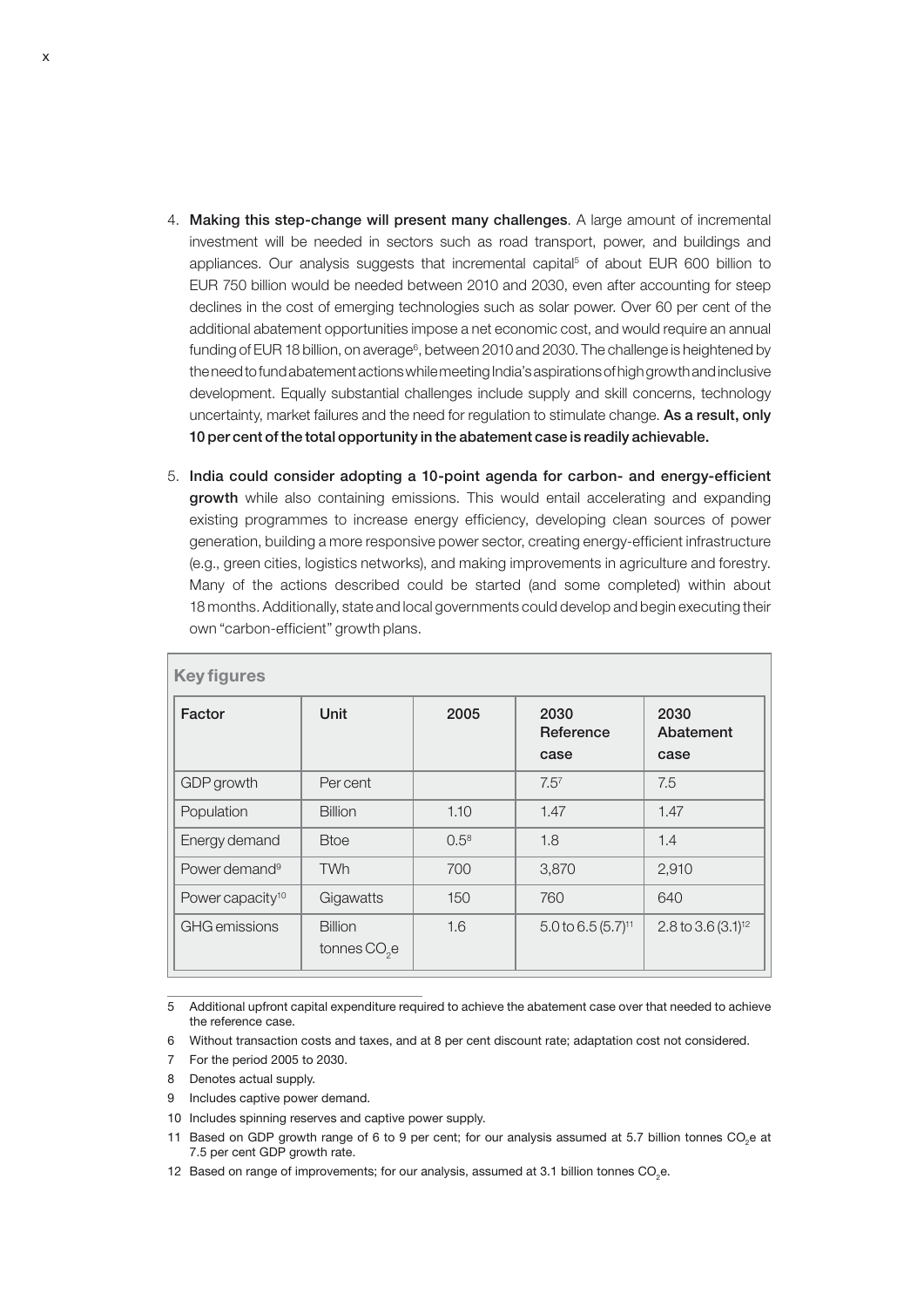# the challenge of rising emissions: the reference case

India's economy has been growing fast and must continue doing so to ensure inclusive growth. At a likely GDP growth rate of 7.5 per cent a year, real per capita GDP is expected to reach USD 2,700 by 2030, a five-fold increase over the 2005 level. This growth will be accompanied by increased urbanisation, with well over half a billion people living in India's cities two decades from now.

Economic growth will drive up demand in all sectors. Demand for power is likely to increase more than five-fold, from 700 terawatt hours (TWh) in 2005 to 3,870 TWh<sup>13</sup> by 2030. Demand for building stock and infrastructure is expected to grow at the same rate, increasing annual demand for cement to 860 million tonnes and for steel to around 300 million tonnes by 2030. The vehicle fleet is likely to grow seven-fold to about 380 million vehicles, including two-wheelers (Exhibit 1).

With this growth, India's total energy demand is likely to reach around 1.8 btoe a year in 2030, up from 0.5 btoe in 2005, even after assuming efficiency improvements that could occur in the normal course. This would make India the third largest energy consumer in the world, after the United States and China. Meeting this demand would mean that India's share of world energy consumption would nearly double, and thus India would have to find and secure energy resources much faster than other countries. That itself is going to be a challenge for India.

This demand growth will greatly increase energy requirements. India's coal demand by 2030 is likely to be 60 per cent higher than the projected domestic production of about 1.5 billion tonnes



13 Including captive power demand.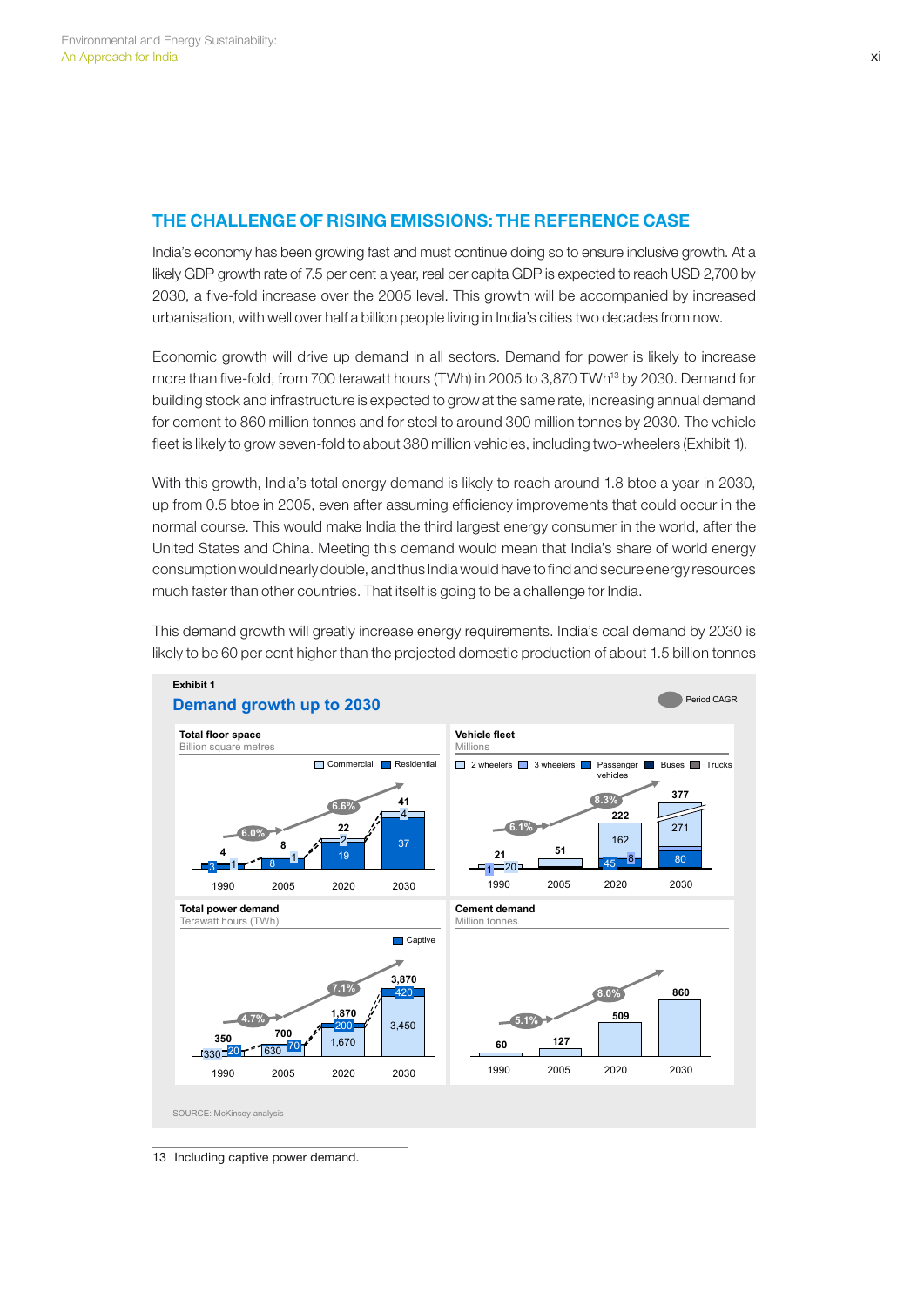per annum by the same year.<sup>14</sup> This shortfall would likely have to be met with equivalent coal imports. Further, given India's limited oil reserves, more than 10 times India's domestic supply of oil may have to be imported. Such a high level of energy imports would have implications for India's energy security. There would also be the challenge of expanding coal mining in India more than three times to reach approximately 1.5 billion tonnes of coal production per annum.

Growth in energy consumption and the resulting increase in fossil-fuel supply would increase India's GHG emissions. In the reference case, by 2030, India's emissions could reach between 5.0 billion and 6.5 billion tonnes CO<sub>2</sub>e depending on GDP growth (6 to 9 per cent) and the implementation of initiatives that are planned or likely in the course of business. For our analysis, we have assumed annual emissions of 5.7 billion tonnes CO<sub>2</sub>e by 2030 at a GDP growth rate of 7.5 per cent a year between 2005 and 2030.

In the reference case, the power sector will be the biggest emitter, generating more than 50 per cent of emissions, i.e., 2.9 billion tonnes CO<sub>2</sub>e by 2030, as over 60 per cent of power capacity is likely to remain coal-based. This level of emissions is likely after assuming improvements such as building power plants with more carbon-efficient supercritical technology, increasing solar power capacity to 30 GW by 2030, reducing technical transmission and distribution (T&D) losses15 from around 15 to 19 per cent currently to 12 per cent by 2030, and lowering auxiliary consumption in power plants.16 The reference case also accounts for improvements in other sectors. In buildings, the reference case assumes successful implementation of energy-efficiency initiatives such as the Bureau of Energy Efficiency's (BEE) "Star Labelling" programme for appliances and Bachat Lamp Yojana for promoting compact fluorescent lighting (CFL). In transportation, the reference case assumes mandatory fuel-efficiency norms for vehicles. In forestry, it takes into account continued afforestation at historical rates. In heavy industries such as steel and cement, it assumes continued reductions in energy consumption in line with current trends.

Realising the improvements assumed in the reference case is a challenging task, requiring considerable effort and difficult investment choices. For example, installing 20 GW of solar power would mean increasing current capacity 4,000 times.17 While a better solution from the environmental and energy security perspective, it is also a difficult investment choice. Building solar capacity requires much more capital expenditure than adding oil-based capacity: the current cost of installing 1 MW of solar power capacity is around 5 to 8 times that of adding 1 MW of oil-based generation.

#### THE Opportunity for india: the abatement case

Our analysis reveals that India has the potential to further lower its energy- and carbonintensity beyond what could be achieved in the reference case. Energy consumption could be

<sup>14</sup> Source for production data: Integrated Energy Policy, Planning Commission, Government of India.

<sup>15</sup> Losses during transmission or distribution (e.g., at transformers) that are not commercial in nature. The number for actual technical losses is not reported, though experts currently estimate these at 15 to 19 per cent. Hence we have assumed 17 per cent in our analysis.

<sup>16</sup> The power used in running a plant.

<sup>17</sup> India's current installed and grid-connected solar capacity is around 5 megawatts (MW).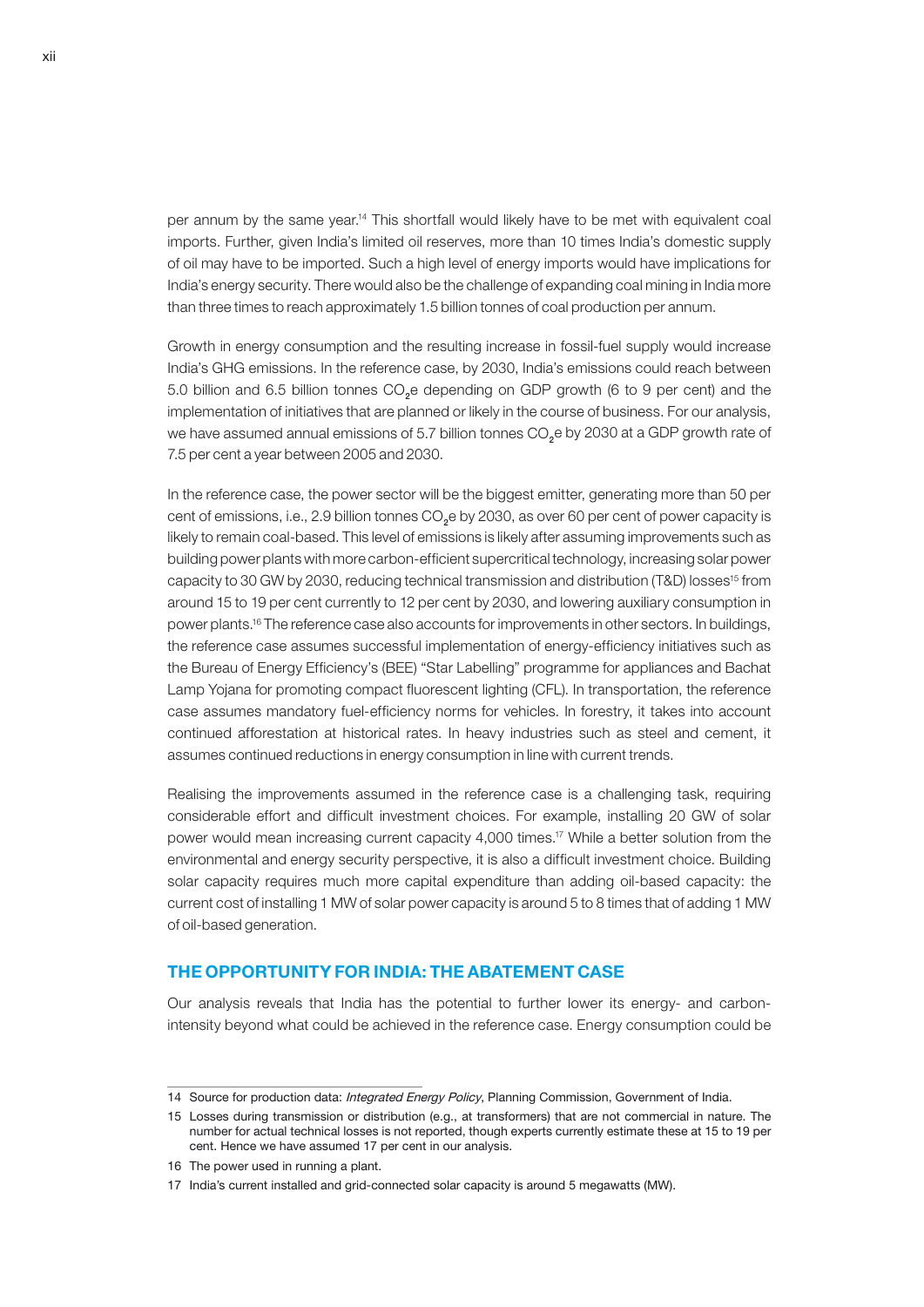lowered by about 22 per cent, to around 1.4 btoe<sup>18</sup>, and emissions by almost half, amounting to 3.1 billion tonnes  $CO<sub>e</sub>$ e a year by 2030. We call this scenario the "abatement case". This represents feasible technical potential rather than a target.

To develop the abatement case, we assessed about 200 opportunities that reduce energy consumption and carbon emissions in the 10 largest consuming and emitting sectors in India.19 For each opportunity, we analysed the abatement potential (emission reduction potential) and the cost of abatement (for every tonne of CO<sub>2</sub>e). Further we assessed the effort and investment required to implement each opportunity to develop a prioritised set of opportunities.

Achieving the potential identified in the abatement case would require substantial acceleration of current programmes for energy efficiency and clean power infrastructure. It would also require investing in new technologies such as LED lighting and ultrasupercritical power plants, and ensuring an efficient transport infrastructure and a widespread improvement in agricultural practices. As in the reference case, there will be many challenges in realising these additional abatement opportunities. These are described in the section "Challenges in realising the abatement case" below and detailed in chapter 4 of this report.

The additional abatement opportunities are concentrated in five areas: clean power, energyefficient industry, green transportation, sustainable habitats, and sustainable agriculture and forestry (Exhibit 2).



#### **Composition of abatement case over time Exhibit 2**

18 Decrease in energy consumption in sectors discussed in this report. This does not include direct energy savings from efficiency opportunities in other industrial sectors (except steel, cement, chemicals and refining).

19 There are additional opportunities beyond those outlined in the abatement case that are difficult to quantify but could further reduce emissions. They include encouraging behavioural changes among consumers such as car pooling. These have not been included in our study.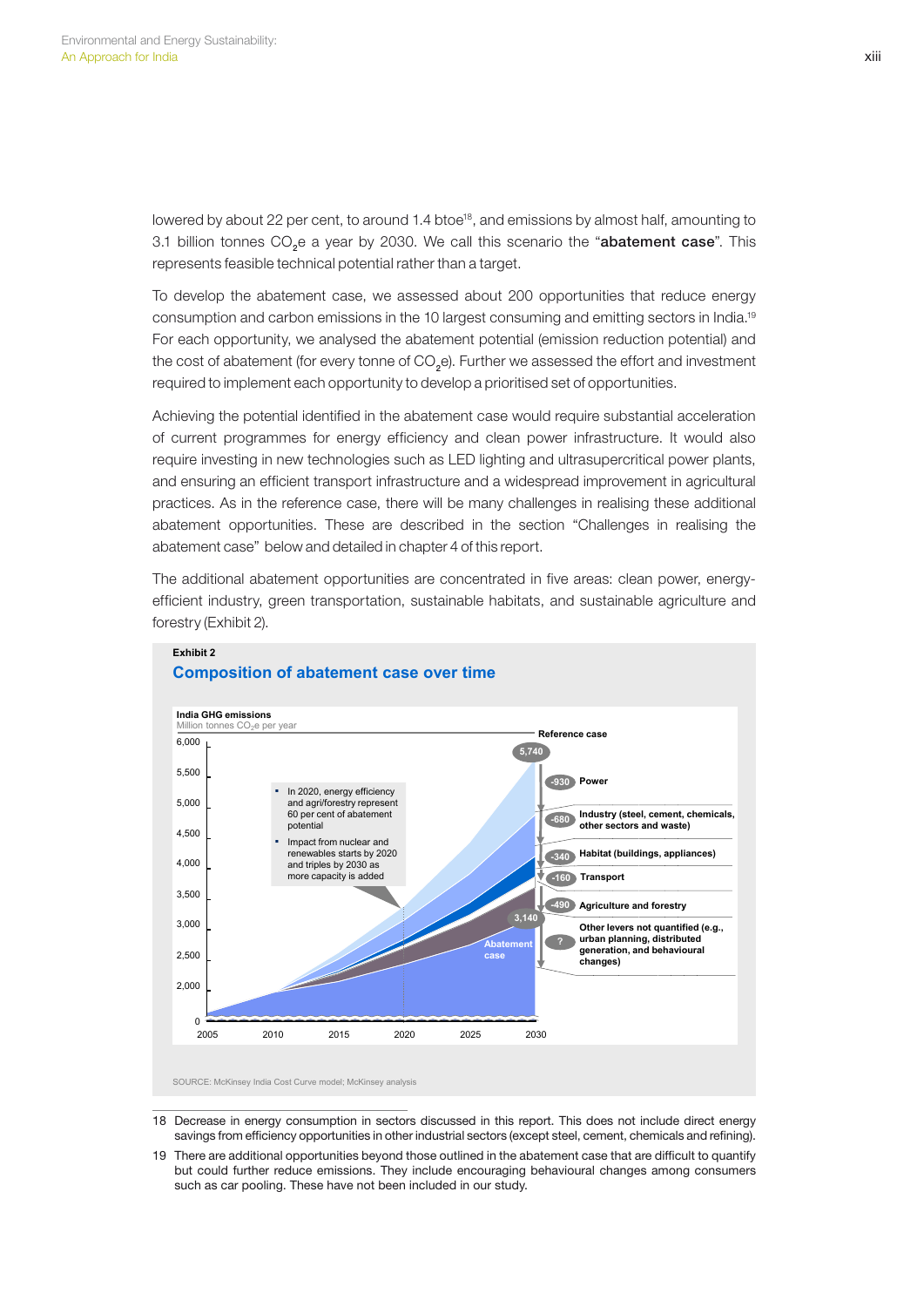#### Clean power

Clean power provides the biggest opportunity to reduce emissions beyond the reference case and lower India's reliance on coal for meeting its power needs. In the reference case, emissions from this sector would reach 2.9 billion tonnes in 2030. They could be reduced to 1.9 billion tonnes CO<sub>2</sub>e by 2030 through three main actions described in the abatement case:

Optimising power demand: Reducing demand, including changing peak demand e.g., by using water heaters that operate during the night and store water for use during the day, would have the maximum impact. On the consumption side, power demand could be reduced in buildings, industry and agriculture through energy-efficiency initiatives. In addition, power demand could be lowered in the power sector itself by reducing auxiliary consumption and lowering technical T&D losses. The demand profile could be made flatter through measures such as time-of-day tariffs, which would reduce the need for oil- and gas-based peaking power plants. This could forestall 120 GW of capacity addition, equivalent to about 20 per cent of the 2030 capacity estimated in the reference case.

Making power generation "cleaner" and better matched to demand: Today, 80 per cent of the power capacity under construction is coal-based. Further, the reference case assumes 60 per cent of coal-based generation capacity in 2030. Besides being a major driver of growth in emissions, a coal-dominated power mix—good for running plants at constant loads—would not be the best fit with India's power demand profile. Generally, only 60 per cent of total capacity is required to meet base load demand (needed throughout the day and year). The rest represents non-base or peak demand and is usually required during parts of the day such as evening, when lights and appliances are used simultaneously, or some seasons such as summer when more power is needed for cooling. With the continued dominance of services in India's economy, and increasing urbanisation and affluence, peak demand is likely to grow faster than baseload demand, as more air-conditioned buildings come up and more households own and use more appliances.

Three major shifts would be required to attain a cleaner power mix that is better matched to demand. The first would be aggressively expanding nuclear energy as a substitute for coalbased power from an expected level of 30 GW in 2030, in the reference case, to 60 GW in 2030 in the abatement case. The second would be increasing solar power as a replacement for peaking oil and gas from an expected level of 30 GW in 2030 in the reference case to 56 GW in the abatement case. The third shift would be to use a higher proportion of reservoir hydro power to serve peaking demand, i.e., 55 per cent (25 GW) in the abatement case instead of 20 per cent (5 GW) in the reference case.

Using cleaner coal technologies: Increasing the efficiency of subcritical coal plants and using more efficient coal technologies such as supercritical<sup>20</sup> and ultrasupercritical could increase the efficiency of coal-based power generation and thus reduce emissions. Our analysis does not include estimates of the potential impact of implementing IGCC or CCS<sup>21</sup>, primarily because of

20 For our analysis, we have assumed that all supercritical capacity will come online in the reference case.

<sup>21</sup> IGCC: Integrated Gasification Combined Cycle; CCS: Carbon Capture and Storage.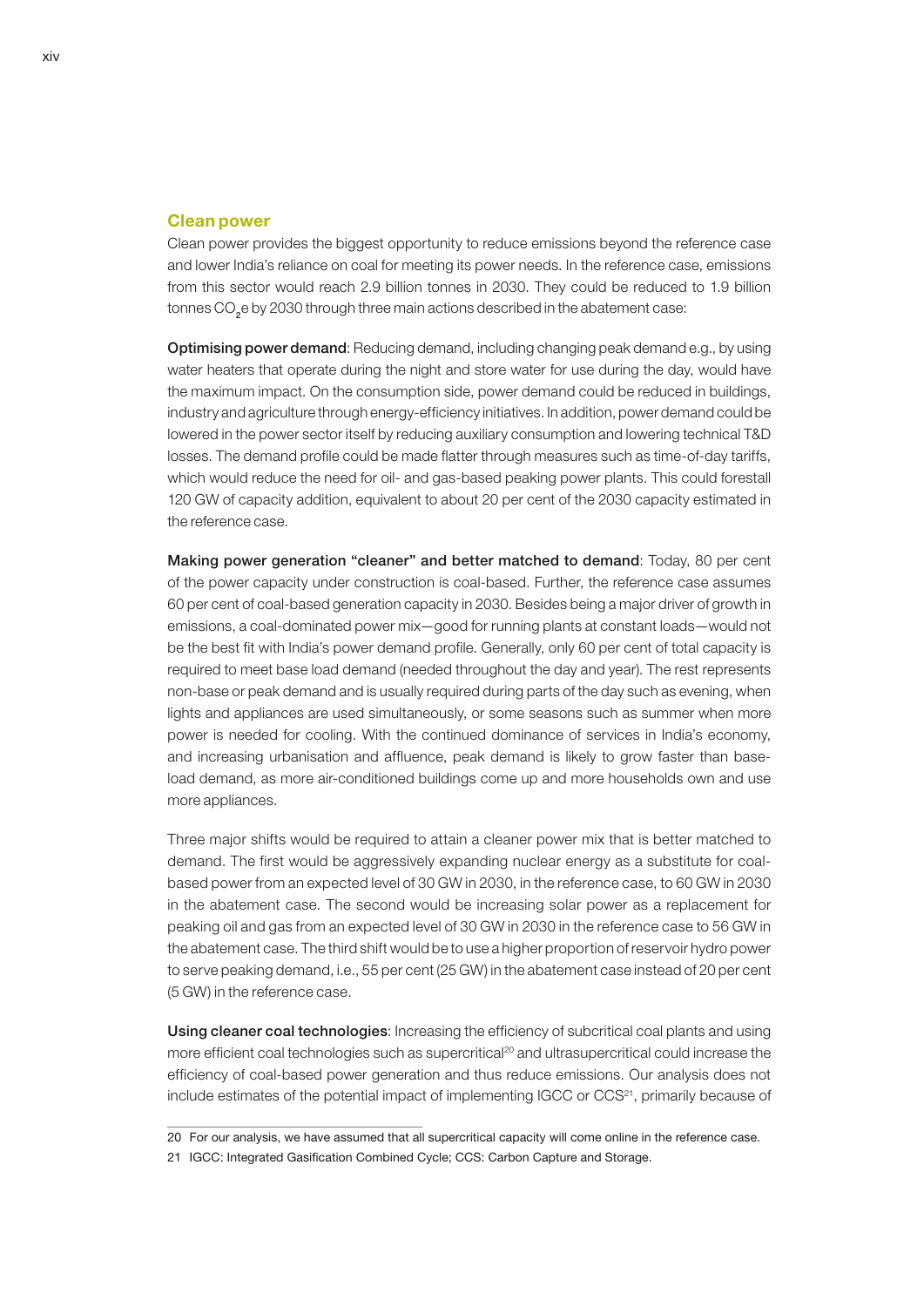the uncertainty around the commercialisation of these technologies and the potential energy penalty<sup>22</sup> CCS imposes. We have also not assumed any early retirement of existing coal plants.

#### Energy-efficient industry

Energy-intensive industries such as steel, cement, chemicals and oil refining would generate emissions of 1.7 billion tonnes of  $CO<sub>2</sub>e$  by 2030 in the reference case.<sup>23</sup> The abatement case identifies the potential to reduce emissions from this level to approximately 1.0 billion tonnes  $CO<sub>2</sub>e$ , based on a detailed analysis of two major energy consuming sectors, steel and cement.

Abatement could be achieved through the use of energy-efficient technologies and processes in steel production such as improved motor systems and top-pressure recovery turbines, and enhanced processes such as pulverised coal injection and coke dry quenching. Newer steelmaking technologies such as direct smelt reduction could reduce energy demand. Using fly ash from coal plants and alternative fuels such as solid waste and biomass for cement production could also reduce emissions. Many of these measures involve improving energy efficiency and substituting lower energy materials for higher energy ones, and hence represent net economic savings.

#### Green transportation

The abatement case identifies potential to reduce emissions from this sector from 681 million tonnes CO<sub>2</sub>e in the reference case to 519 million tonnes CO<sub>2</sub>e by 2030.

An expected seven-fold increase in India's vehicle fleet by 2030 would correspondingly increase demand for petrol and diesel. We estimate that the introduction of mileage standards and emission norms would lower oil demand growth for the transport sector, which could reach 170 mtoe by 2030 in the reference case, or five times the consumption in 2005. The measures suggested in the abatement case could reduce this figure by 40 per cent, i.e., to around 105 mtoe by 2030. Increasing vehicle efficiency could reduce oil demand in the transport sector by up to 15 per cent.

Ways to increase vehicle efficiency include lowering kerb weight, reducing friction, and improving fuel combustion. Using biofuels such as ethanol could also reduce oil consumption in the sector by another 5 per cent. Oil demand could be reduced by another 20 per cent by shifting more freight to rail and coastal shipping and increasing public transport in tier I, II and III cities. This would require integrated planning across transport modes and within cities as transportation infrastructure is built. This would also reduce road congestion and pollution in urban areas, and could effectively increase average vehicle speeds in cities by up to 15 per cent.

#### Sustainable habitats

India is one of the warmest countries in the world. As affordability and power supply increase, a steep rise in demand for air-conditioning is likely. By 2030, over 60 per cent of commercial

<sup>22</sup> To produce the same output, about 30 per cent more energy is consumed to run a typical CCS plant.

<sup>23</sup> Other industry sectors would add another 1 billion tonnes CO<sub>2</sub>e by 2030 through their electricity consumption.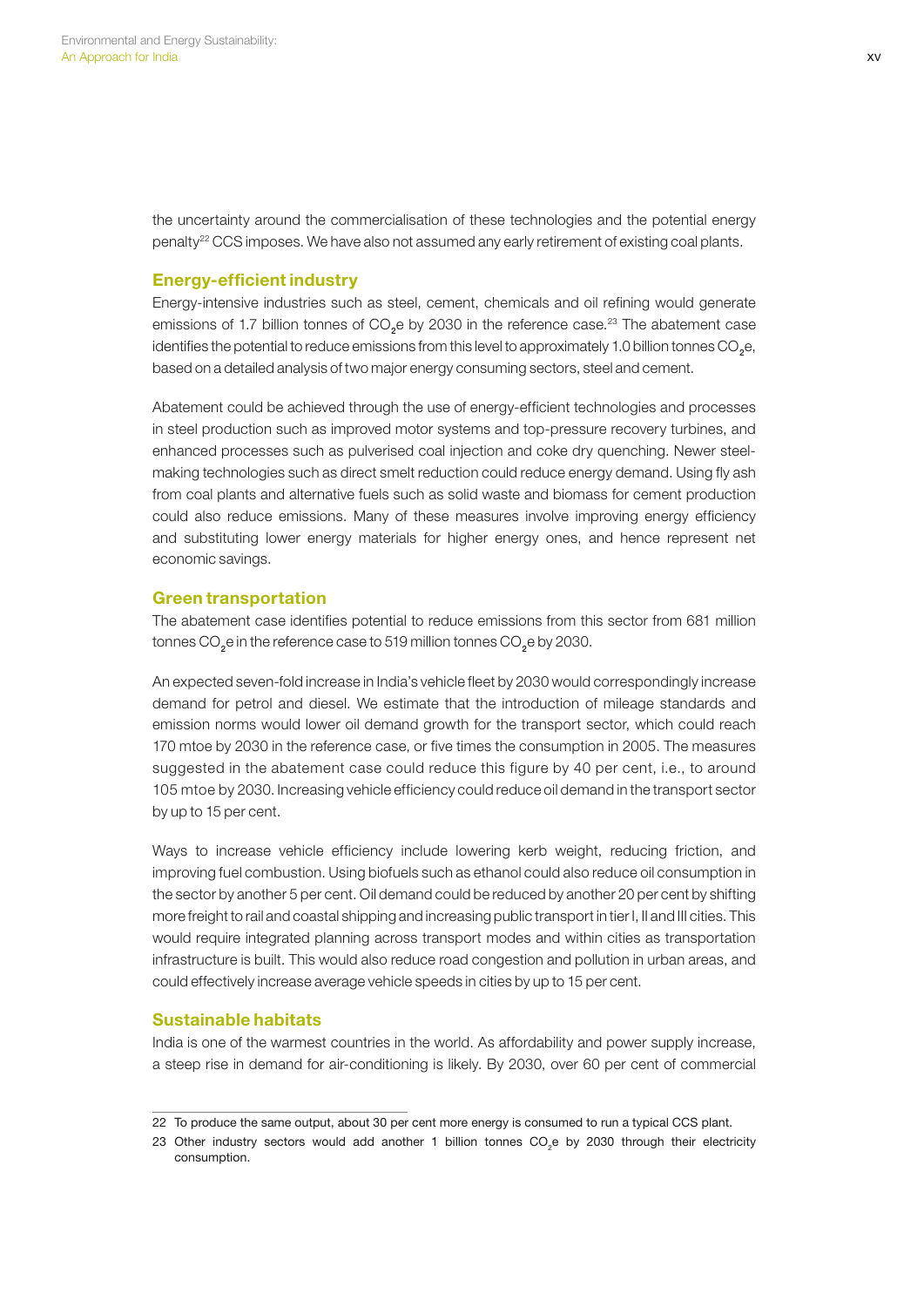xvi

space is likely to be air-conditioned and 4 in every 10 urban households are likely to have an airconditioner. This increase in air-conditioning demand, along with increased electrification and greater use of appliances, is likely to increase energy consumption from 140 TWh in 2005 to 1,300 TWh by 2030. There would be a corresponding rise in emissions to about 1.2 billion tonnes  $\mathrm{CO}_2$ e in the reference case.

The abatement case estimates that demand for power could be reduced by around 390 TWh and emissions by 0.35 billion tonnes CO<sub>2</sub>e to about 0.85 billion tonnes by 2030. This could be achieved by reducing HVAC<sup>24</sup> consumption in buildings, using the highest efficiency appliances, and replacing incandescent and CFL lights with LED lighting.

The biggest energy-efficiency opportunities lie in creating highly insulated building envelopes with integrated passive design<sup>25</sup> features such as maximising daylight while minimising direct sunlight, and using insulation to reduce power consumption for heating, cooling and ventilation. In addition, the energy used for home and office appliances could be reduced by 35 to 40 per cent by replacing current appliances with the highest efficiency appliances when upgrading or replacing old ones.

#### Sustainable agriculture and forestry

Agriculture comprises about a fifth of the Indian economy, and generated more than 400 million tonnes CO $_2$ e or 25 per cent of India's total emissions in 2005. The main sources of these emissions are release of methane from rice cultivation and livestock, and the use of electricity and diesel for farming and irrigation. In the reference case, the sector is likely to generate up to 640 million tonnes CO<sub>2</sub>e or 12 per cent of India's emissions in 2030, with potential to reduce them to about 375 million tonnes CO $_2$ e in the abatement case.

Energy demand in agriculture could be reduced by 15 to 20 per cent by using efficient irrigation techniques such as drip irrigation and high efficiency pumps, reducing emissions by 65 million tonnes CO<sub>2</sub>e by 2030. In addition, introducing agricultural practices such as improved rice cultivation, and reduced tillage could further reduce emissions by around 200 million tonnes CO<sub>2</sub>e. Accelerated afforestation and reforestation could absorb 210 million tonnes CO<sub>2</sub>e, as estimated in the abatement case.

# benefiTting from the opportunities

Apart from reducing emissions, the measures suggested in the abatement case could have additional benefits for India:

Capturing the additional abatement opportunities could greatly reduce India's energy consumption. The efforts described above could collectively shrink India's power demand by a quarter, oil demand for road transport by around 40 per cent and coal demand by about 45 per cent, beyond the reference case (Exhibit 3). Capturing the energy-efficiency opportunities

<sup>24</sup> Heating, ventilation and air-conditioning.

<sup>25</sup> Passive design is an approach to building construction that focuses on reducing heating and cooling energy consumption by optimising the insulation, ventilation, orientation and shade of a building.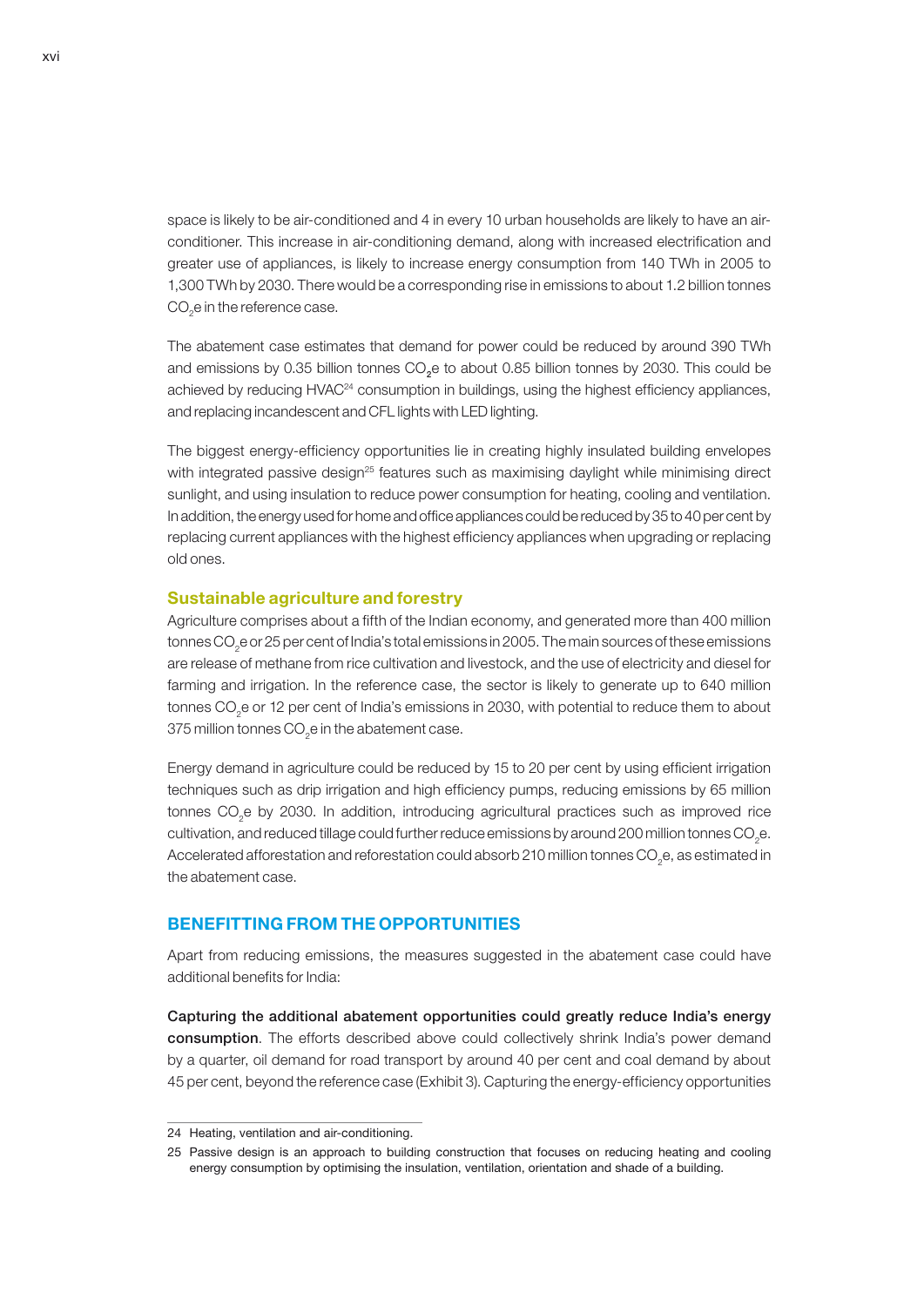

### **Power, oil and coal demand in the reference and abatement cases Exhibit 3**

outlined above could avert the addition of around 120 GW of power capacity, which is 80 per cent of India's capacity in 2005. This could reduce the cost and land requirements of future power projects. In addition, analysis suggests that the lower use of coal for power generation, steelmaking and cement production could reduce coal demand by nearly half and thereby roughly double the life of reserves.

India could increase energy security while reducing emissions. Solutions for reducing emissions would also increase India's energy security, e.g., a reduction in oil consumption would reduce emissions as well as imports. The combination of reduced demand and a move towards renewable energy would substantially reduce oil consumption. Our analysis indicates the potential for a 40 per cent reduction in oil consumption by road transport, equally reducing India's oil imports and lowering the import bill by around USD 35 billion (at USD 60 a barrel), in 2030. The use of metallurgical coal could also be reduced by about 100 million tonnes. Additionally, less thermal coal and gas would need to be imported.

Realising the abatement case could increase energy inclusion and improve the quality of life. Rural India could see many benefits. For example, distributed biomass-based generation, solar power or mini-hydel generation could provide quicker access to energy. Improved agricultural practices could reduce energy and water consumption, increasing access to these resources. Health and productivity could improve due to the introduction of safer, more efficient cooking stoves and reduced overall pollution. In urban India, the quality of life could improve as a result of better transport infrastructure, greater power availability, reduced road congestion and lower vehicular pollution.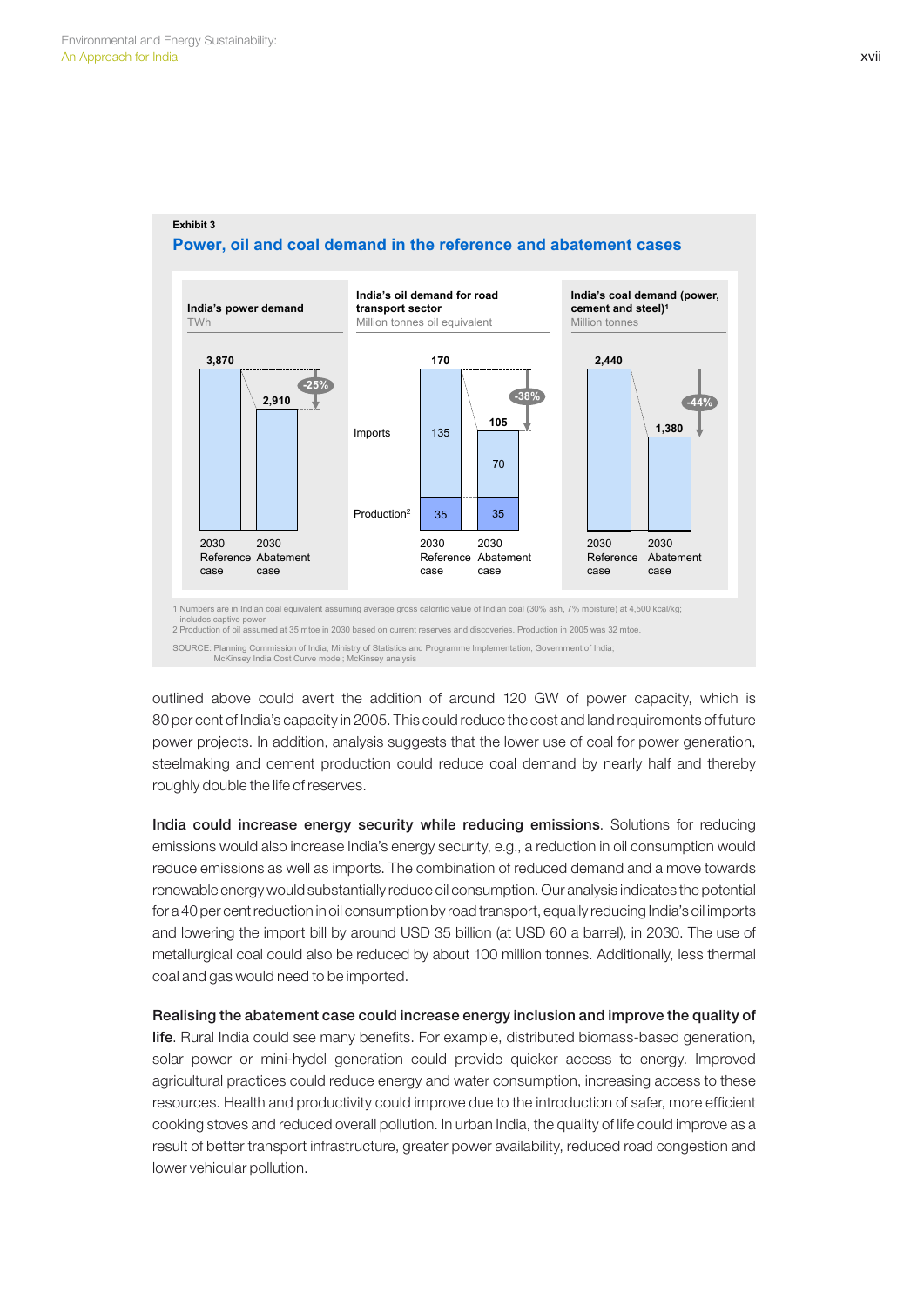India could take the lead in a few clean-technology industries. India could aspire to leadership in a few clean-technology products and services. Investments in clean technologies in several countries to increase energy security and reduce carbon intensity indicate a global market potential of over EUR 1 trillion in clean technologies between 2010 and 2030.<sup>26</sup> With inherent advantages including engineering talent and low-cost manufacturing, India could focus on R&D and be at the centre of intellectual property creation and a leader in manufacturing. Areas of opportunity include clean coal technology, solar technology and efficient building technologies. Emerging areas such as smart grids and low-carbon products such as LED lighting and electric two-wheelers also present opportunities.

India could consolidate its lead in energy and carbon efficiency. Realising the abatement case could further lower energy and carbon intensity from the levels India has managed to achieve so far, making it a leading energy- and carbon-efficient large economy. Per capita emissions, which are likely to grow by two-and-a-half times their 2005 levels to 3.9 tonnes by 2030 in the reference case, could be reduced to around 2.1 tonnes per capita in the abatement case.

# challenges in REALISING the abatement case

Analysis suggests that only 10 per cent of the additional abatement potential identified is readily achievable (Exhibit 4). Moreover, in thinking about tackling the challenges involved, it is important to recognise that long-term planning and timely action will be critical.



26 Source: The Business Case for a Strong Global Deal, Project Catalyst, ClimateWorks Foundation, 2009.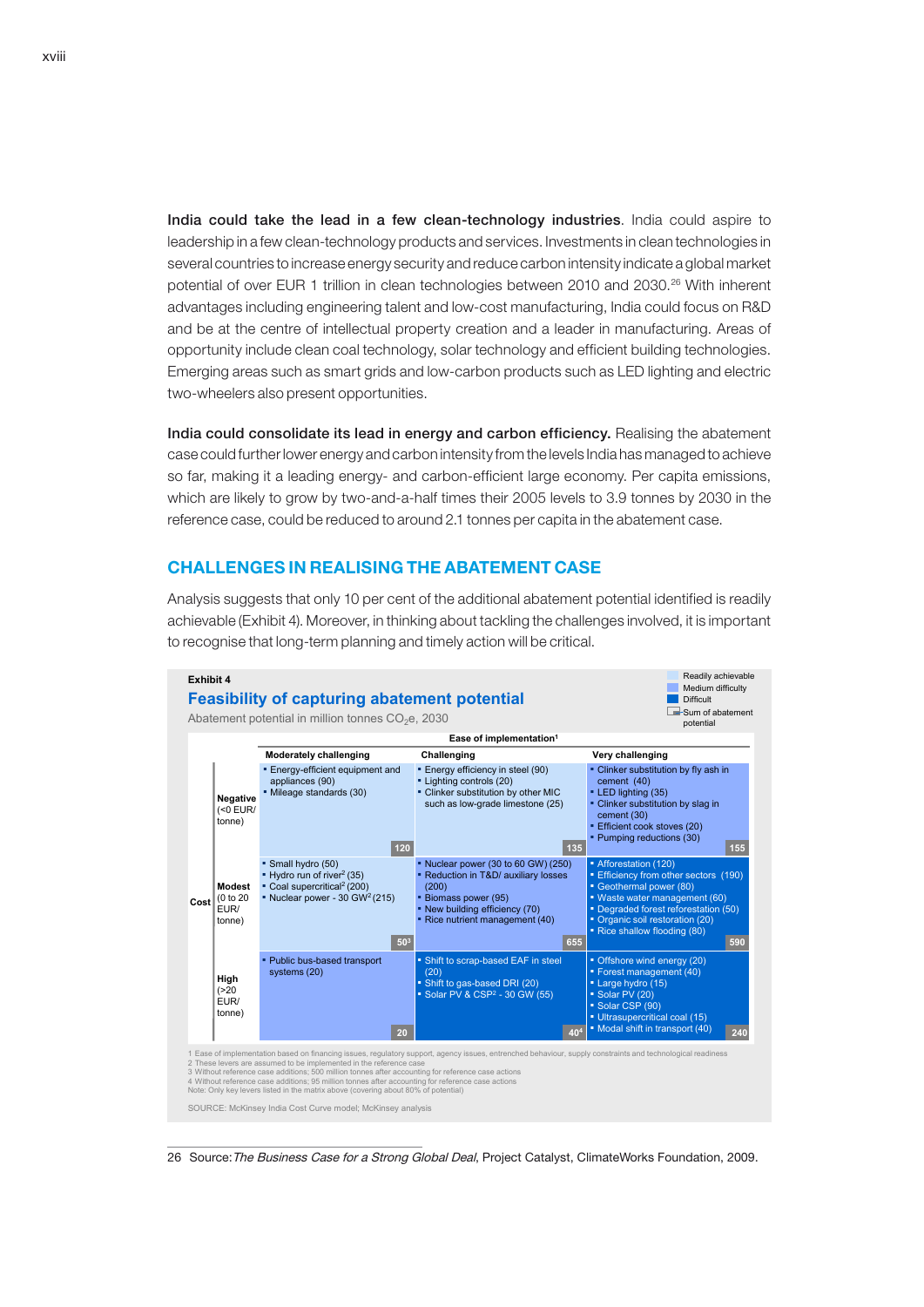xix

The six main challenges are as follows:

Incremental upfront capital required: Estimates indicate that achieving the abatement case would require incremental capital of EUR 600 billion to EUR 750 billion between 2010 and 2030, equivalent to 1.8 to 2.3 per cent of GDP between 2010 and 2030. These estimates are based on assumptions about cost reductions in emerging technologies such as solar power, and the extent to which energy efficiency potential is realised. Capital requirements increase, for example, by EUR 40 billion if the cost of solar power decreases at only half the rate assumed. About 40 per cent of the EUR 600 billion would be needed to capture "negative cost" opportunities, those offering a net saving. The balance would be required for realising "positive cost" opportunities, or those with a net economic cost. Most of the incremental capital would be required for clean and renewable power (EUR 135 billion), energy-efficient buildings and appliances (EUR 170 billion), and an oil-efficient transportation infrastructure (EUR 130 billion). The majority of incremental capital would be required between 2020 and 2030; only 30 per cent would be required between 2010 and 2020.

Additional funding for opportunities with a net economic cost: To make them viable, positivecost opportunities would require annual fund flows of EUR 18 billion on average over the next two decades. Annual fund flows of around EUR 13 billion per annum would be required between 2010 and 2020, and around EUR 23 billion in the next decade.<sup>27</sup>

Supply and skill concerns: India would need to build new end-to-end supply chains (e.g., nuclear forgings, solar manufacturing) to capture these opportunities at scale. Further, capacity created for technologies that are no longer a priority could be "stranded" (e.g., coal-based power equipment manufacturing capacity as the power mix shifts towards nuclear and renewable energy). In addition, realising the abatement potential hinges on the availability of skills at a substantial scale in areas such as nuclear power design, energy auditors, energy engineers and green building architects.

Technology uncertainty: A number of the opportunities identified in the abatement case are based on technologies that are still emerging, e.g., solar thermal with storage and LED lighting. Their application is complicated by high upfront cost, untested efficacy and a paucity of early adopters. However, our analysis assumes that several emerging technologies will be widely commercialised by 2020, depending on factors such as supporting policy, stimulated adoption (e.g., the government introduces LED lighting for street lights) and local supply.

Market imperfections: Energy efficiency is often the casualty of "principal-agent" failures, as in energy-efficient buildings, where developers may be reluctant to take action because the immediate benefit of lower electricity bills will go to tenants not them. New business models, e.g., Energy Service Companies (ESCOs) would be needed to address these challenges.

<sup>27</sup> These additional funding estimates do not include taxes and subsidies or transaction costs and are calculated at a societal discount rate of 8 per cent, which means the actual cost of implementation will be higher.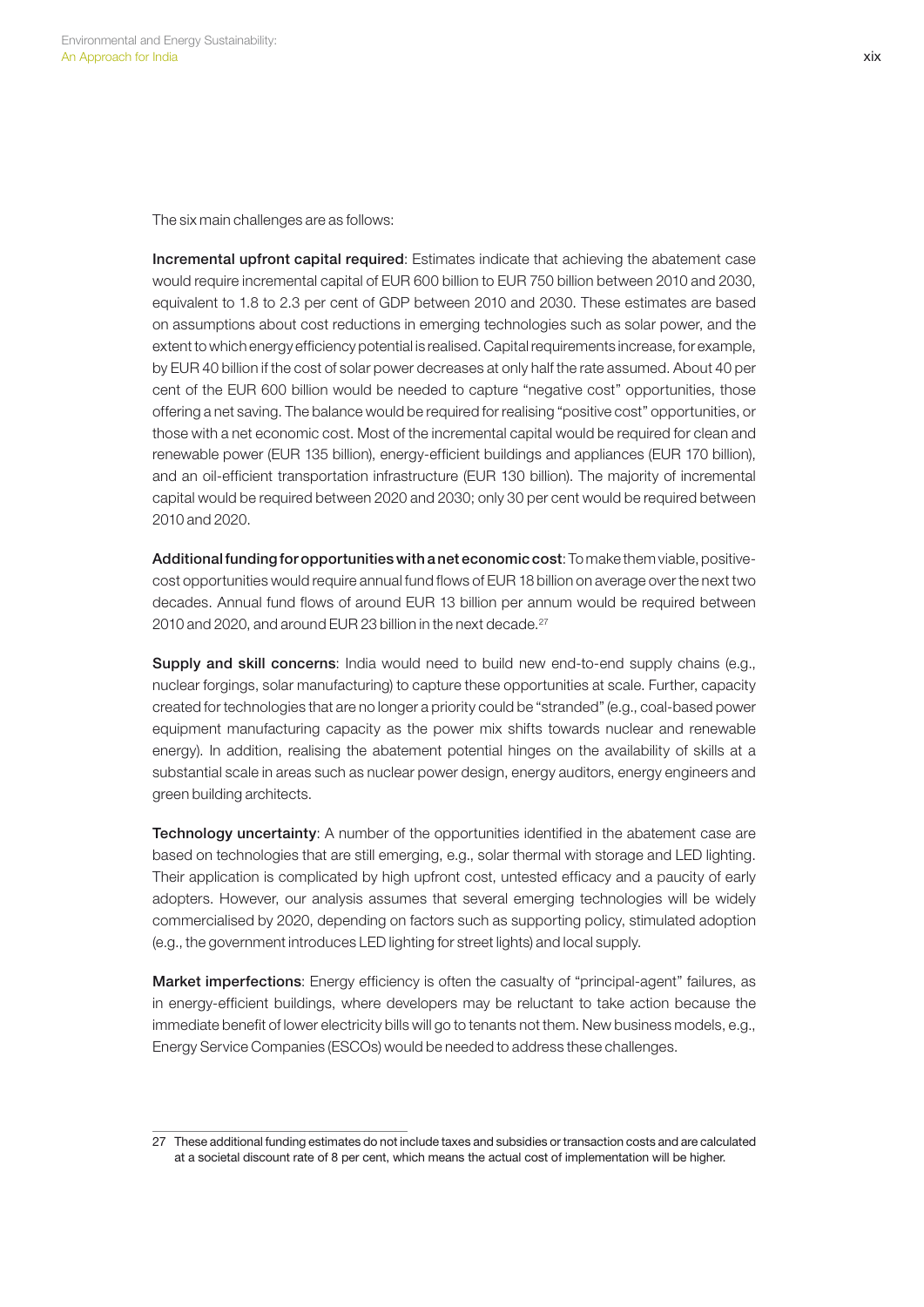Changes to regulatory and institutional frameworks: Significant regulatory changes such as framing new regulation and amending existing regulation would be required to capture these opportunities. Policies would need to change in many parts of the economy including the power sector, buildings, appliances, agriculture and water use. All levels of governance would need to be addressed—central, state and district—and the government would need to set up institutions and procedures to monitor implementation,.

Timely action would be critical since India is making irreversible investments in infrastructure right now. Even a five-year delay could mean the loss of almost a quarter of the potential identified in the abatement case (Exhibit 5). Long-term planning is equally important. Many of the initiatives required such as clean power that would realise most of the abatement potential between 2020 to 2030 need to be planned for now.



# A proposed 10-point agenda

This report does not recommend regulations or policy changes. Instead, our intention is to provide the fact-base needed to weigh the opportunities and challenges for sustainable, inclusive growth and greater energy productivity. In that vein, India could consider the following agenda, perhaps implemented over the next 18 months, which would address over three-fourths of the potential in the abatement case.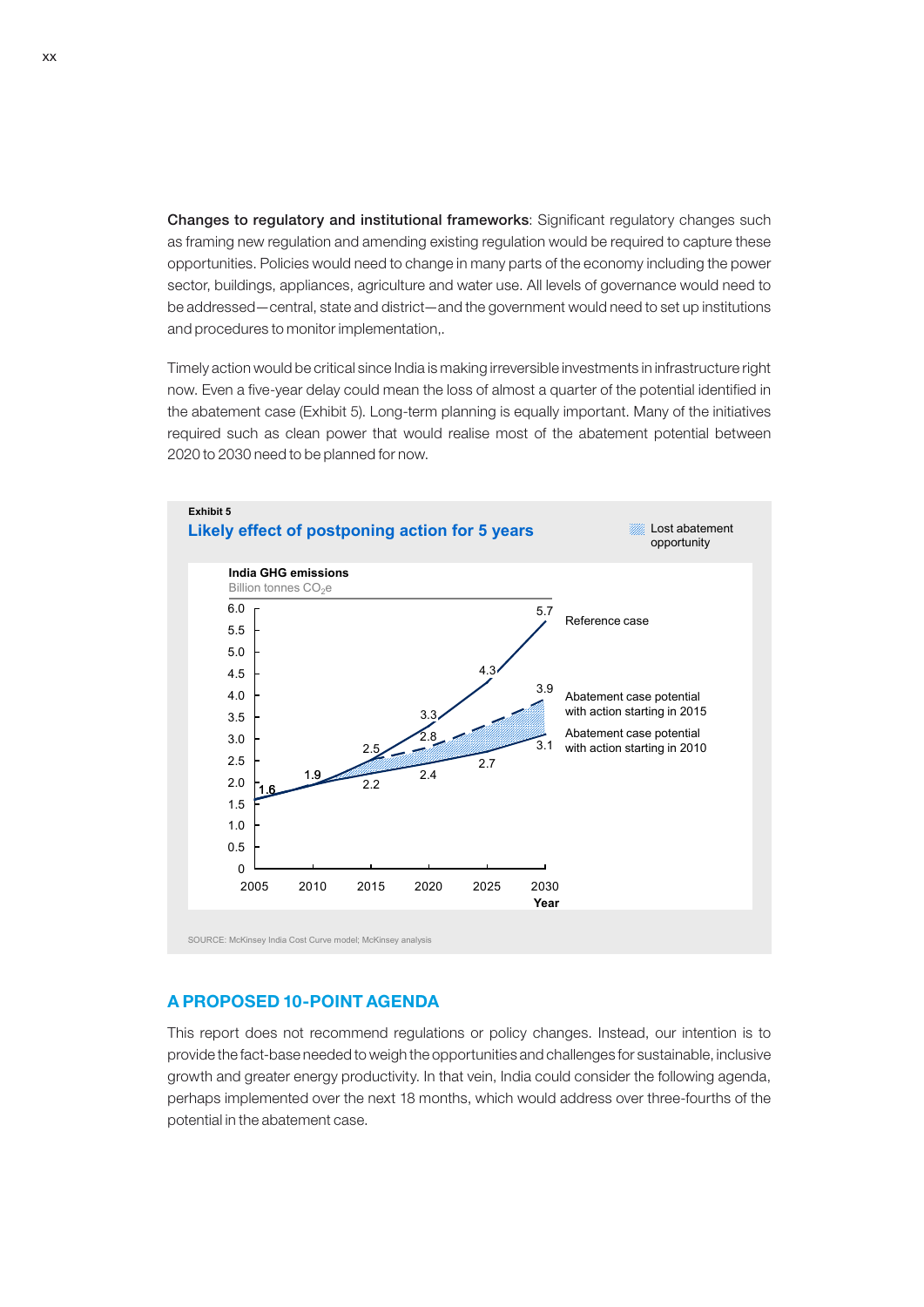- 1. Catalyse energy-efficiency programmes in appliances, buildings, industry, transport and agriculture: To accelerate energy efficiency in key sectors, India could 1) introduce technical norms and standards for buildings, appliances, agricultural pumps and vehicles; 2) provide incentives for adoption of energy-efficient equipment; 3) introduce tradable energy certificates for industry; 4) promote new business models such as Energy Services Companies (ESCO); and 5) implement time-of-day tariffs to shift peak power demand. The Bureau of Energy Efficiency's current programmes could be expanded and accelerated towards this end.
- 2. Accelerate the addition of nuclear capacity: This requires standardising nuclear reactor design, securing fuel supply early, and localising supply chains (e.g., for castings and forgings). Additionally, tariffs would need to be rationalised for building nuclear power to scale. The Indian government could also consider allowing private participation in nuclear generation projects. Managing time delays, which is a major risk in nuclear energy projects, would be crucial.
- 3. Encourage the addition of peaking hydro power capacity: Hydro power capacity additions could be accelerated by following the model used for ultra-mega power projects: developing hydro projects and bidding them out, and addressing resettlement and rehabilitation. In addition, stable and higher paying markets to serve peak demand would be needed to compensate for the higher cost of stored hydro power.28 Finally, typical delays in construction would need to be managed.
- 4. Scale up the addition of renewable energy (particularly solar energy): The momentum achieved in developing onshore wind power could be repeated in solar power. Support could include regulatory change (procurement obligations), financial incentives (feed-in tariffs), demonstration projects and infrastructure development (e.g., solar generation parks). This would also require exhaustive resource mapping and support for local R&D and manufacturing.
- 5. Develop a more responsive power sector: The abatement case aims to achieve a better matching of peak power demand and supply and more power savings. This would require continued action to reduce technical T&D losses complemented with efforts to ensure more efficient and cleaner coal generation. Also, multi-year differential time-of-day tariffs would be needed to encourage the addition of peaking power capacity while reducing peak demand. There has to be an emphasis on prioritising allocation of gas for peaking needs and developing innovative gas-based solutions for efficiently meeting peak power requirements (e.g., distributed generation).
- 6. Build energy-efficient freight transportation infrastructure: India could develop an integrated multi-modal logistics policy to leverage rail and coastal corridors for long-haul loads, which interconnect with roads for shorter hauls. This would shift a much higher share of

<sup>28</sup> Peaking hydro power requires large storage or higher dams, which entails significant resettlement costs. Also greater generation capacity is needed to serve peak requirements although it is used for less time. This raises the cost of such power.